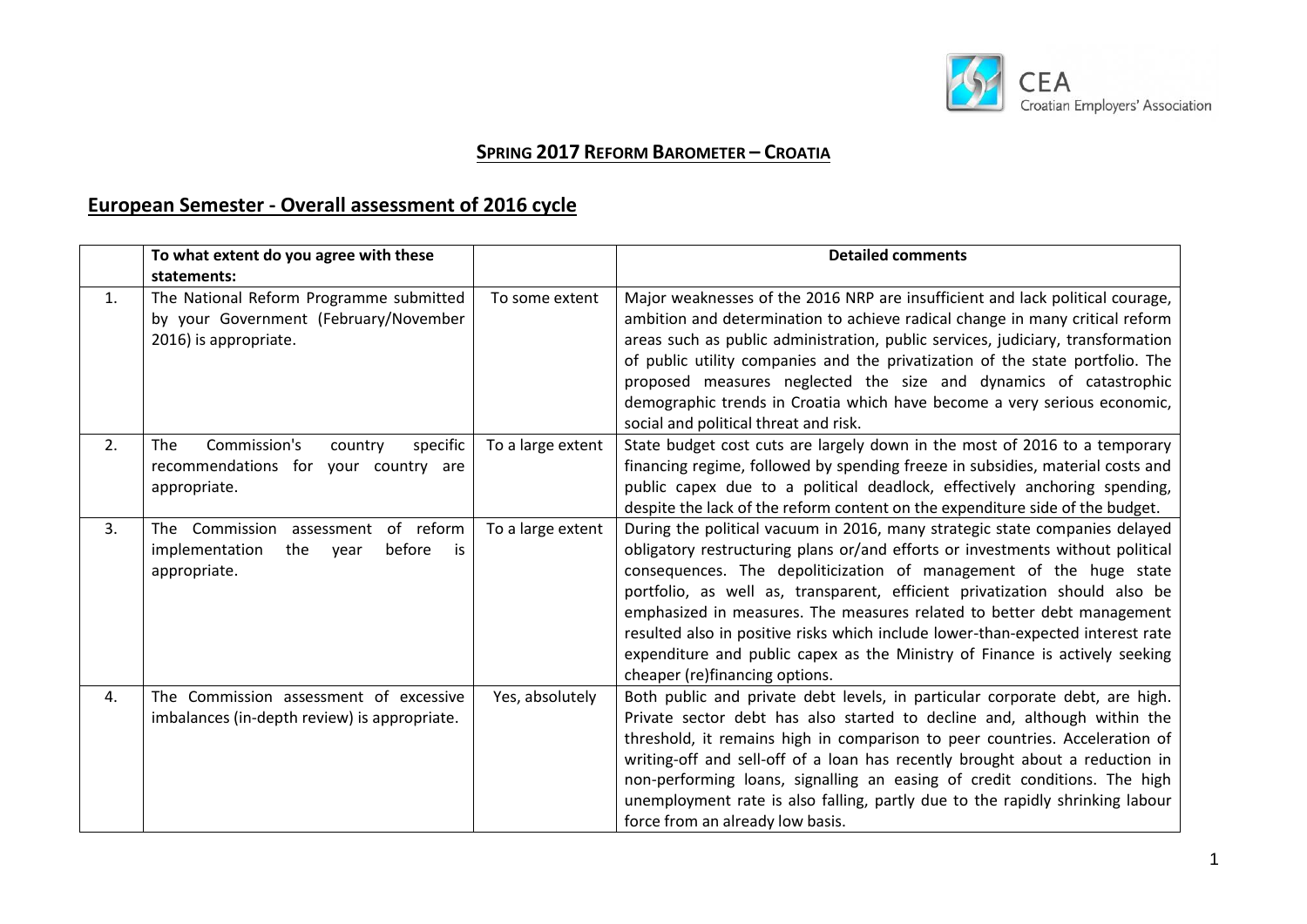

# **Assessment of Country Specific recommendations 2016 in detail**

|                  |                                                                                                                                                                                                                                                                                                                                                                                                                                                                                                                                                                                                                                                                                                                               | Q1: The<br>recommendation<br>is: | Q2:<br>implementation<br>on effort is: | <b>Detailed comments</b>                                                                                                                                                                                                                                                                                                                  |
|------------------|-------------------------------------------------------------------------------------------------------------------------------------------------------------------------------------------------------------------------------------------------------------------------------------------------------------------------------------------------------------------------------------------------------------------------------------------------------------------------------------------------------------------------------------------------------------------------------------------------------------------------------------------------------------------------------------------------------------------------------|----------------------------------|----------------------------------------|-------------------------------------------------------------------------------------------------------------------------------------------------------------------------------------------------------------------------------------------------------------------------------------------------------------------------------------------|
| CSR <sub>1</sub> | Ensure a durable correction of the excessive deficit by 2016.<br>Thereafter, achieve an annual fiscal adjustment of at least<br>0,6 % of GDP in 2017. Use any windfall gains to accelerate<br>the reduction of the general government debt ratio. By<br>September 2016, reinforce numerical fiscal rules and<br>strengthen the independence and the mandate of the Fiscal<br>Policy Commission. By the end of 2016, improve budgetary<br>planning and strengthen the multi-annual budgetary<br>framework. By the end of 2016, start a reform of recurrent<br>taxation of immovable property. Reinforce the framework<br>for public debt management. Adopt and start implementing<br>a debt management strategy for 2016-2018. | Extremely<br>important           | Mixed                                  | Budget deficit will slightly decline for the first<br>time in 2016. Windfall gains have not been<br>used for the reduction of the general<br>government debt ratio. Taxation of immovable<br>property is postponed for the year 2018.<br>Comprehensive debt management strategy is<br>still work in progress.                             |
| CSR <sub>2</sub> | By the end of 2016, take measures to discourage early<br>retirement, accelerate the transition to the higher statutory<br>retirement age, and align pension provisions for specific<br>categories with the rules of the general scheme. Provide<br>appropriate up- and re-skilling measures to enhance the<br>employability of the working-age population, with a focus on<br>the low-skilled and the long-term unemployed. Consolidate<br>social protection benefits, including special schemes, by<br>eligibility criteria<br>aligning<br>and<br>integrating<br>their<br>administration, and focus support on those most in need.                                                                                           | Helpful (but not a<br>priority)  | Unsatisfactory                         | There has been no further progress in<br>measures to discourage early retirement,<br>accelerate the transition to the higher<br>statutory retirement age, and align pension<br>provisions for specific categories with the rules<br>of the general scheme. The measures to<br>enhance the employability of youth gave<br>partial results. |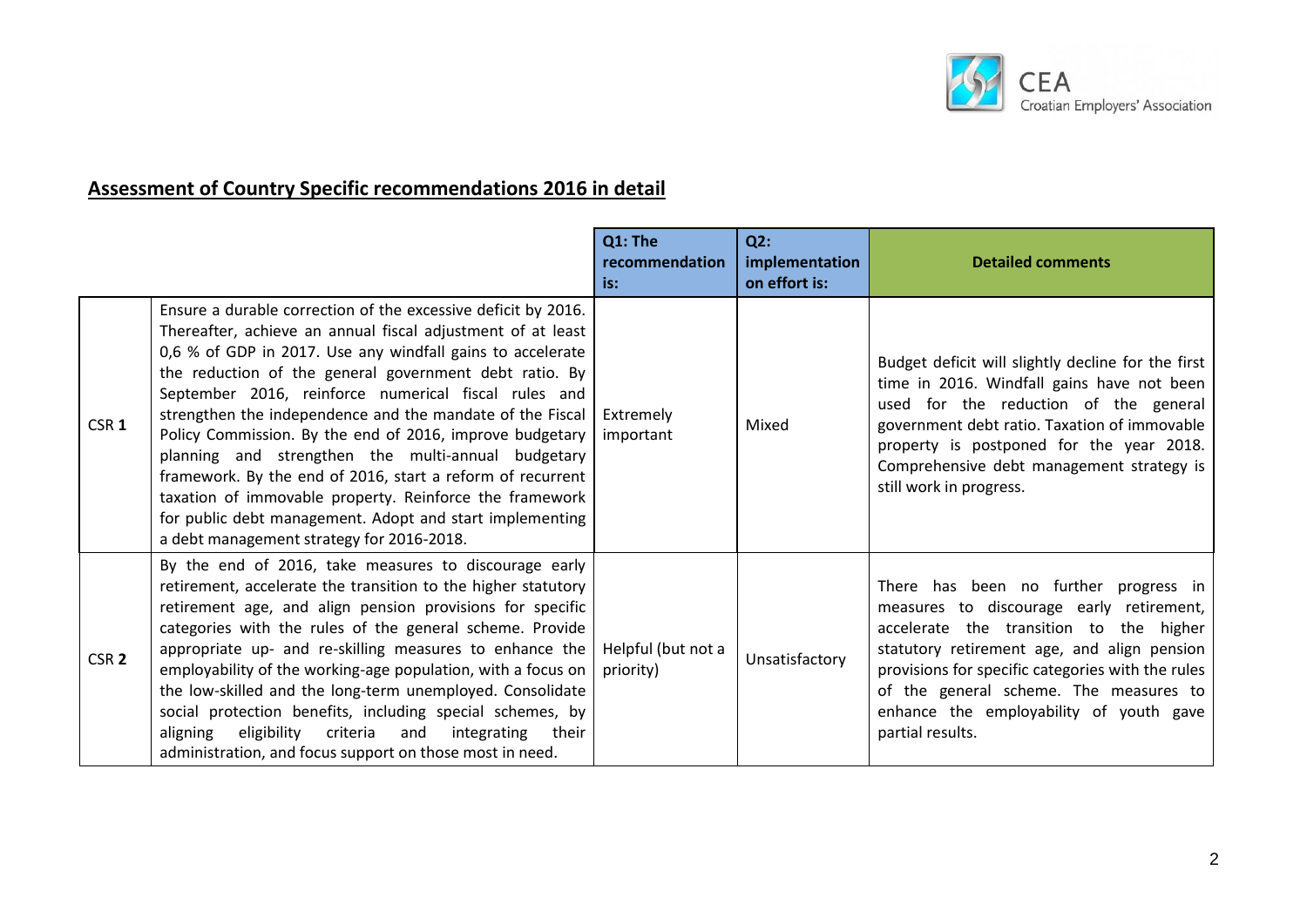

|                  |                                                                                                                                                                                                                                                                                                                                                                                                                                                                                                                                                                                                                          | Q1: The<br>recommendation<br>is: | Q2:<br>implementation<br>on effort is: | <b>Detailed comments</b>                                                                                                                                                                                                                                                                                                                                                                                 |
|------------------|--------------------------------------------------------------------------------------------------------------------------------------------------------------------------------------------------------------------------------------------------------------------------------------------------------------------------------------------------------------------------------------------------------------------------------------------------------------------------------------------------------------------------------------------------------------------------------------------------------------------------|----------------------------------|----------------------------------------|----------------------------------------------------------------------------------------------------------------------------------------------------------------------------------------------------------------------------------------------------------------------------------------------------------------------------------------------------------------------------------------------------------|
| CSR <sub>3</sub> | By the end of 2016, start reducing fragmentation and<br>improving the functional distribution of competencies in<br>public administration to improve efficiency and reduce<br>territorial disparities in the delivery of public services. In<br>consultation with social partners, harmonise the wage-<br>setting frameworks across the public administration and<br>public services. Advance the divestment process of state<br>assets and reinforce the monitoring of state-owned<br>enterprises' performance and boards' accountability,<br>including by advancing the listing of shares of state-owned<br>companies. | Important                        | Unsatisfactory                         | Public administration reform was announced<br>at the beginning of the year 2016, but it didn't<br>start. During the political vacuum in 2016,<br>many state companies delayed obligatory<br>restructuring and/or postponed investments<br>without political consequences. No advance<br>has been made regarding the monitoring of<br>state-owned enterprises' performance and<br>boards' accountability. |
| CSR <sub>4</sub> | Significantly reduce parafiscal charges. Remove unjustified<br>regulatory restrictions hampering access to and the practice<br>of regulated professions. Reduce the administrative burden<br>on businesses.                                                                                                                                                                                                                                                                                                                                                                                                              | Extremely<br>important           | Satisfactory                           | The additional reduction and elimination of<br>parafiscal levies by a minimum of 0.1% of the<br>GDP is positive change and we expect full<br>implementation by March 2017. Expanding<br>SCM on all existing regulations in the field and<br>results achieved is right step in right direction.<br>Steps of liberalization of some regulated<br>profession have been done.                                |
| CSR <sub>5</sub> | Take measures to improve the quality and efficiency of the<br>judicial system in commercial and administrative courts.<br>Facilitate the resolution of non-performing loans, in<br>particular by improving the tax treatment of the resolution<br>of non-performing loans.                                                                                                                                                                                                                                                                                                                                               | Extremely<br>important           | Satisfactory                           | There has been no progress in judicial reform.<br>According CPT write-off of debts in accordance<br>with the special legislation<br>regarding<br>bankruptcy is tax deductible. Also as a one-off<br>measure for credit institutions during 2017,<br>write-offs of partly recoverable and fully<br>irrecoverable receivables recorded as at 31<br>December 2015 will be tax deductible.                   |